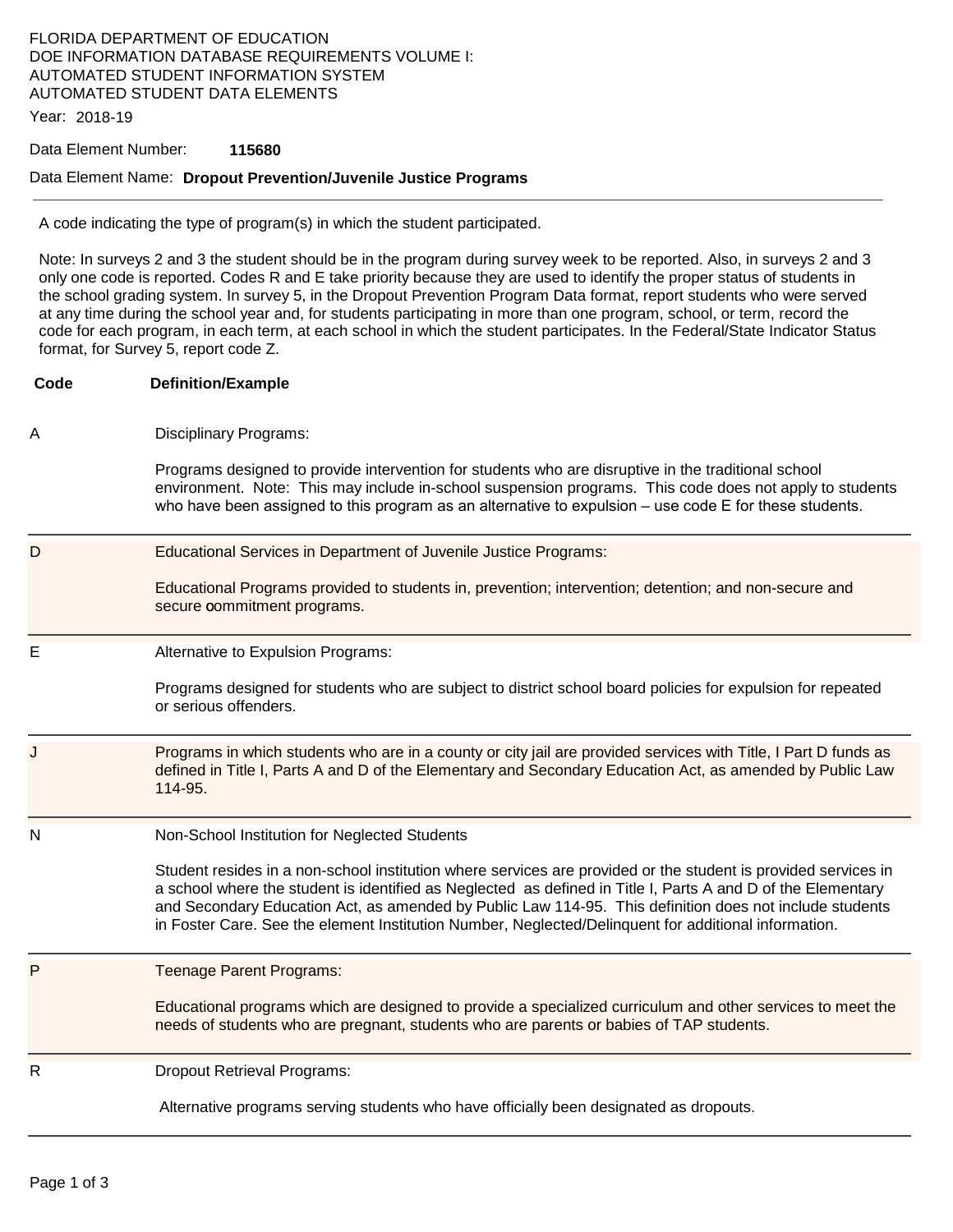### Data Element Number: **115680**

# Data Element Name: **Dropout Prevention/Juvenile Justice Programs**

| U | <b>Educational Alternative Programs:</b><br>Educational programs which are designed to offer variations of traditional instructional programs and<br>strategies for the purpose of increasing the likelihood that students who are unmotivated or unsuccessful in<br>traditional programs remain in school and obtain a high school diploma or its equivalent. This code does not<br>apply to students who are participating in this program as a retrieved dropout - use code R for these<br>students.<br>Note: Examples of Educational Alternative Programs include but are not limited to course modifications,<br>credit recovery, integrated curriculum, alternative curriculum, flexible schedules and self paced curriculum.<br>Typically alternative education programs apply alternative strategies that lead to improvement in academic<br>performance, student attendance or student behaviors. |
|---|------------------------------------------------------------------------------------------------------------------------------------------------------------------------------------------------------------------------------------------------------------------------------------------------------------------------------------------------------------------------------------------------------------------------------------------------------------------------------------------------------------------------------------------------------------------------------------------------------------------------------------------------------------------------------------------------------------------------------------------------------------------------------------------------------------------------------------------------------------------------------------------------------------|
| W | At Risk Programs:<br>Programs in which At-Risk students are provided services with Title I, Part D funds. Services are provided<br>outside of a traditional classroom setting. Examples include after school tutoring services and summer<br>services when school is not in session.                                                                                                                                                                                                                                                                                                                                                                                                                                                                                                                                                                                                                       |
| Z | Not Applicable. Report code Z on the Federal/State Indicator record for all students in survey periods 7 and 5.                                                                                                                                                                                                                                                                                                                                                                                                                                                                                                                                                                                                                                                                                                                                                                                            |
|   |                                                                                                                                                                                                                                                                                                                                                                                                                                                                                                                                                                                                                                                                                                                                                                                                                                                                                                            |

| Length:                                                                                                                                                                                                                                                           | 1            |  |  |  |
|-------------------------------------------------------------------------------------------------------------------------------------------------------------------------------------------------------------------------------------------------------------------|--------------|--|--|--|
| Data Type:                                                                                                                                                                                                                                                        | Alphabetic   |  |  |  |
| Year Implemented:                                                                                                                                                                                                                                                 | 9394         |  |  |  |
| <b>State Standard:</b>                                                                                                                                                                                                                                            | Yes          |  |  |  |
| Use Types:                                                                                                                                                                                                                                                        |              |  |  |  |
| State Reporting:                                                                                                                                                                                                                                                  | Yes          |  |  |  |
| Local Accountability:                                                                                                                                                                                                                                             | Yes          |  |  |  |
| <b>FASTER:</b>                                                                                                                                                                                                                                                    | Yes          |  |  |  |
| Migrant Tracking:                                                                                                                                                                                                                                                 | N٥           |  |  |  |
| <b>Required Grades:</b>                                                                                                                                                                                                                                           | <b>PK-12</b> |  |  |  |
| <b>Programs Required:</b><br><b>Dropout Prevention</b><br><b>Formats Required:</b><br>Dropout Prevention Program Data DB9 11x<br>Federal/State Indicator Status DB9 22x<br><b>Surveys Required:</b><br>Survey 2<br>Yes<br>Survey 3<br>Yes<br>Survey 5<br>Variable |              |  |  |  |
| <b>Appendixes:</b><br>None                                                                                                                                                                                                                                        |              |  |  |  |

Page 2 of 3